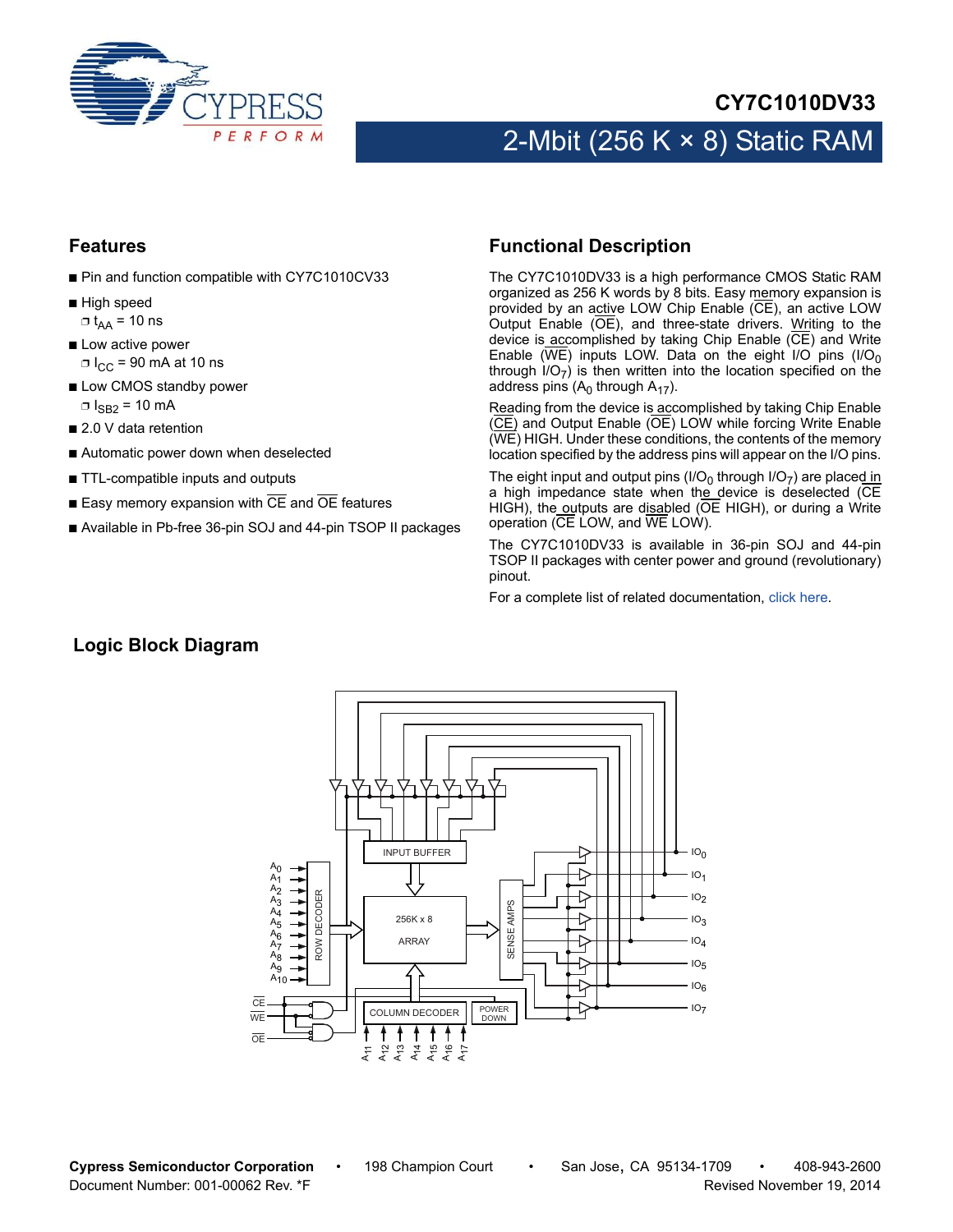

### CY7C1010DV33

#### **Contents**

| Sales, Solutions, and Legal Information  16 |  |
|---------------------------------------------|--|
| Worldwide Sales and Design Support  16      |  |
|                                             |  |
|                                             |  |
|                                             |  |
|                                             |  |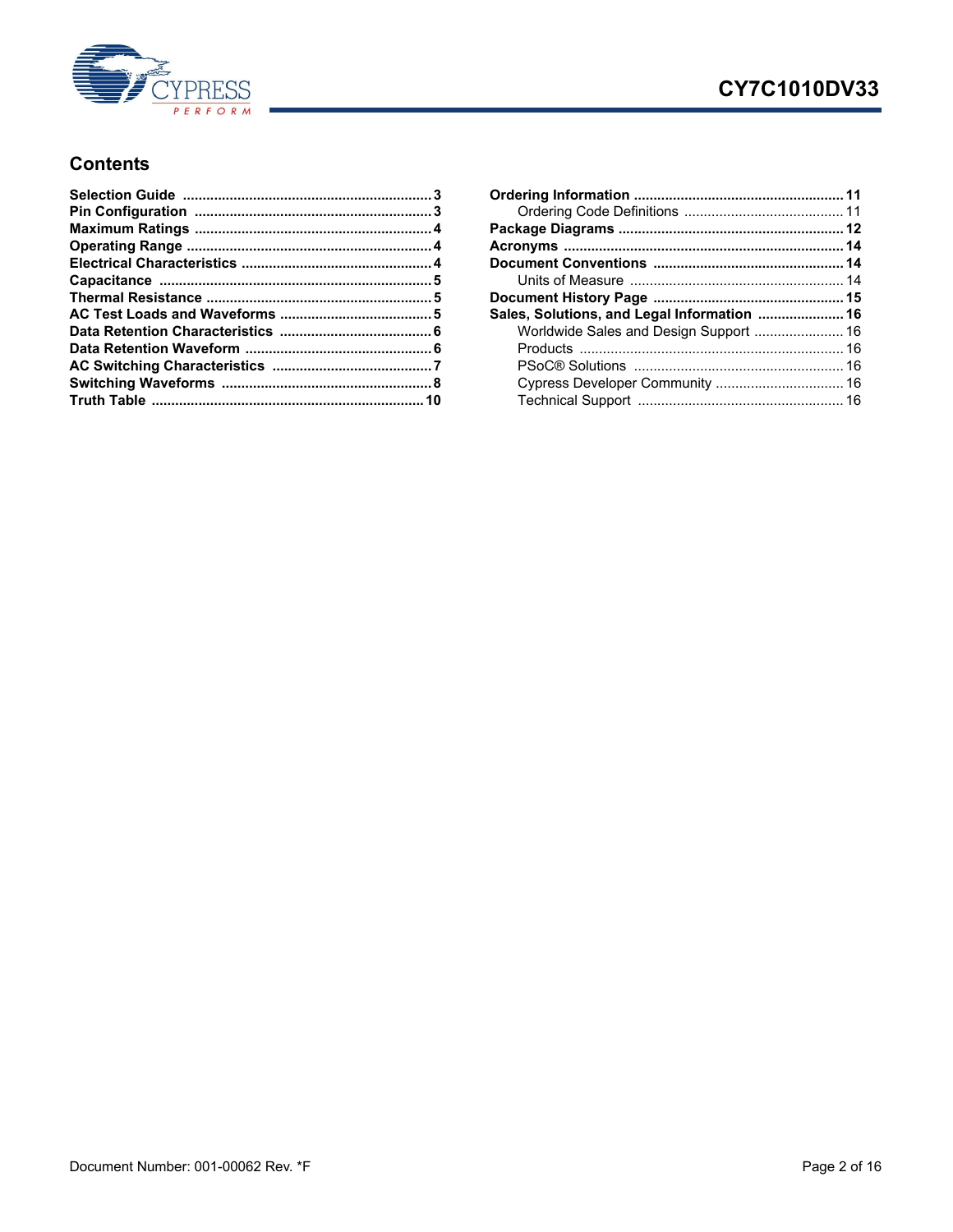

### <span id="page-2-0"></span>**Selection Guide**

| <b>Description</b>           | $-10$ | Unit |
|------------------------------|-------|------|
| Maximum Access Time          | 10    | ns   |
| Maximum Operating Current    | 90    | mA   |
| Maximum CMOS Standby Current | 10    | mΑ   |

# <span id="page-2-1"></span>**Pin Configuration**<br>Figure 1. 36-pin SOJ pinout [1]

| $A_4$           | C  | 36 | ΝC              |
|-----------------|----|----|-----------------|
| $A_3 \perp$     | 2  | 35 | A <sub>5</sub>  |
| $A_2 \perp$     | 3  | 34 | $A_6$           |
| $A_1$           | 4  | 33 | A <sub>7</sub>  |
| $A_0$           | 5  | 32 | $A_8$           |
| ĊЕ              | 6  | 31 | OΕ              |
| IO <sub>0</sub> | 7  | 30 | IO <sub>7</sub> |
| IO <sub>1</sub> | 8  | 29 | IO <sub>6</sub> |
| Vcc             | 9  | 28 | GND             |
| <b>GND</b>      | 10 | 27 | Vcc             |
| IO <sub>2</sub> | 11 | 26 | 10 <sub>5</sub> |
| IO <sub>3</sub> | 12 | 25 | IO <sub>4</sub> |
| WE              | 13 | 24 | $A_{9}$         |
| $A_{17}$        | 14 | 23 | $A_{10}$        |
| $A_{16}$        | 15 | 22 | А               |
| $A_{15}$        | 16 | 21 | А               |
| A <sub>14</sub> | 17 | 20 | NC.             |
| $A_{13}$        | 18 | 19 | ΝC              |

#### **Figure 2. 44-pin TSOP II pinout [\[1](#page-2-2)]**

| NС<br>NС<br>$\mathsf{A}_4$<br>$A_3$<br>A <sub>2</sub><br>$A_1$<br>A <sub>0</sub><br>CE<br>IO <sub>0</sub><br>IO <sub>1</sub><br>$V_{\rm CC}$<br>$\mathsf{V}_{\mathsf{SS}}$<br>IO <sub>2</sub><br>IO <sub>3</sub><br><b>WE</b><br>$A_{17}$ | 2<br>3<br>4<br>5<br>6<br>7<br>8<br>9<br>10<br>11<br>12<br>13<br>14<br>15<br>16 | 44<br>43<br>42<br>41<br>40<br>39<br>38<br>37<br>36<br>35<br>34<br>33<br>32<br>31<br>30<br>29 | ΝC<br>NC<br><b>NC</b><br>$A_5$<br>$A_6$<br>A <sub>7</sub><br>A <sub>8</sub><br>ОE<br>IO <sub>7</sub><br>IO <sub>6</sub><br>$V_{SS}$<br>$\rm v_{cc}$<br>1O <sub>5</sub><br>IO <sub>4</sub><br>$A_9$<br>$A_{10}$ |
|-------------------------------------------------------------------------------------------------------------------------------------------------------------------------------------------------------------------------------------------|--------------------------------------------------------------------------------|----------------------------------------------------------------------------------------------|----------------------------------------------------------------------------------------------------------------------------------------------------------------------------------------------------------------|
| $A_{16}$<br>$A_{15}$<br>$A_{14}$<br>$A_{13}$<br>ΝC<br>ΝC                                                                                                                                                                                  | 17<br>18<br>19<br>20<br>21<br>22                                               | 28<br>27<br>26<br>25<br>24                                                                   | A <sub>11</sub><br>$A_{12}$<br>ΝC<br>ΝC<br>NC<br>ΝC                                                                                                                                                            |
|                                                                                                                                                                                                                                           |                                                                                | 23                                                                                           |                                                                                                                                                                                                                |

<span id="page-2-2"></span>**Note** 1. NC pins are not connected on the die.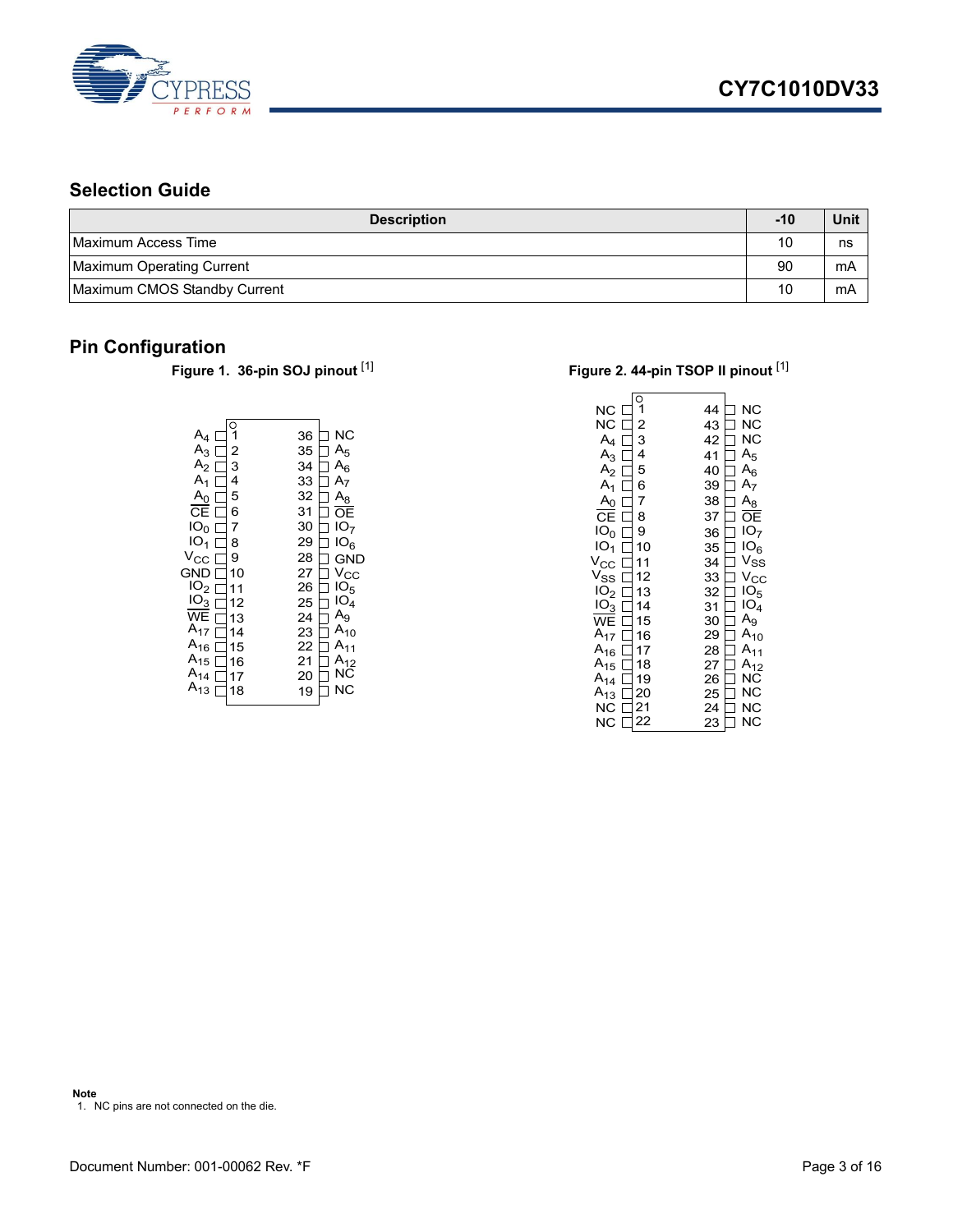

#### <span id="page-3-0"></span>**Maximum Ratings**

Exceeding the maximum ratings may impair the useful life of the device. These user guidelines are not tested.

| Ambient Temperature with |  |
|--------------------------|--|
|                          |  |
|                          |  |

| Static Discharge Voltage |  |
|--------------------------|--|
|                          |  |

### <span id="page-3-1"></span>**Operating Range**

| Range      | <b>Ambient Temperature</b> | v <sub>CC</sub> |
|------------|----------------------------|-----------------|
| Industrial | –40 °C to +85 °C           | $3.3V \pm 0.3V$ |

#### <span id="page-3-2"></span>**Electrical Characteristics**

Over the Operating Range

<span id="page-3-3"></span>

|                  |                                                  | <b>Test Conditions</b>                                                                                              |                |            | $-10$              |        |
|------------------|--------------------------------------------------|---------------------------------------------------------------------------------------------------------------------|----------------|------------|--------------------|--------|
| <b>Parameter</b> | <b>Description</b>                               |                                                                                                                     | Min            | <b>Max</b> | <b>Unit</b>        |        |
| $V_{OH}$         | Output HIGH Voltage                              | $V_{\text{CC}}$ = Min; $I_{\text{OH}}$ = -4.0 mA                                                                    |                | 2.4        |                    | V      |
| $V_{OL}$         | Output LOW Voltage                               | $V_{\rm CC}$ = Min; $I_{\rm O}$ = 8.0 mA                                                                            |                |            | 0.4                | V      |
| V <sub>IH</sub>  | Input HIGH Voltage                               |                                                                                                                     |                | 2.0        | $V_{\rm CC}$ + 0.3 | $\vee$ |
| $V_{IL}$         | Input LOW Voltage <sup>[2]</sup>                 |                                                                                                                     |                | $-0.3$     | 0.8                | $\vee$ |
| $I_{IX}$         | Input Leakage Current                            | GND $\leq$ V <sub>1</sub> $\leq$ V <sub>CC</sub>                                                                    |                | $-1$       | $+1$               | μA     |
| $I_{OZ}$         | Output Leakage Current                           | GND $\leq$ V <sub>OUT</sub> $\leq$ V <sub>CC</sub> , Output Disabled                                                |                | $-1$       | $+1$               | μA     |
| $I_{\rm CC}$     | V <sub>CC</sub> Operating Supply Current         | $V_{\text{CC}}$ = Max, f = f <sub>MAX</sub> = 1/t <sub>RC</sub>                                                     | <b>100 MHz</b> |            | 90                 | mA     |
|                  |                                                  |                                                                                                                     | 83 MHz         |            | 80                 |        |
|                  |                                                  |                                                                                                                     | 66 MHz         |            | 70                 |        |
|                  |                                                  |                                                                                                                     | 40 MHz         |            | 60                 |        |
| $I_{SB1}$        | Automatic CE Power-down<br>Current - TTL Inputs  | Max $V_{CC}$ , $\overline{CE} \geq V_{IH}$ ; $V_{IN} \geq V_{IH}$ or<br>$V_{IN} \leq V_{IL}$ , f = f <sub>MAX</sub> |                |            | 20                 | mA     |
| $I_{SB2}$        | Automatic CE Power-down<br>Current - CMOS Inputs | Max $V_{CC}$ , $\overline{CE}$ > $V_{CC}$ – 0.3 V,<br>$V_{IN} \geq V_{CC} - 0.3$ V, or $V_{IN} \leq 0.3$ V, f = 0   |                |            | 10                 | mA     |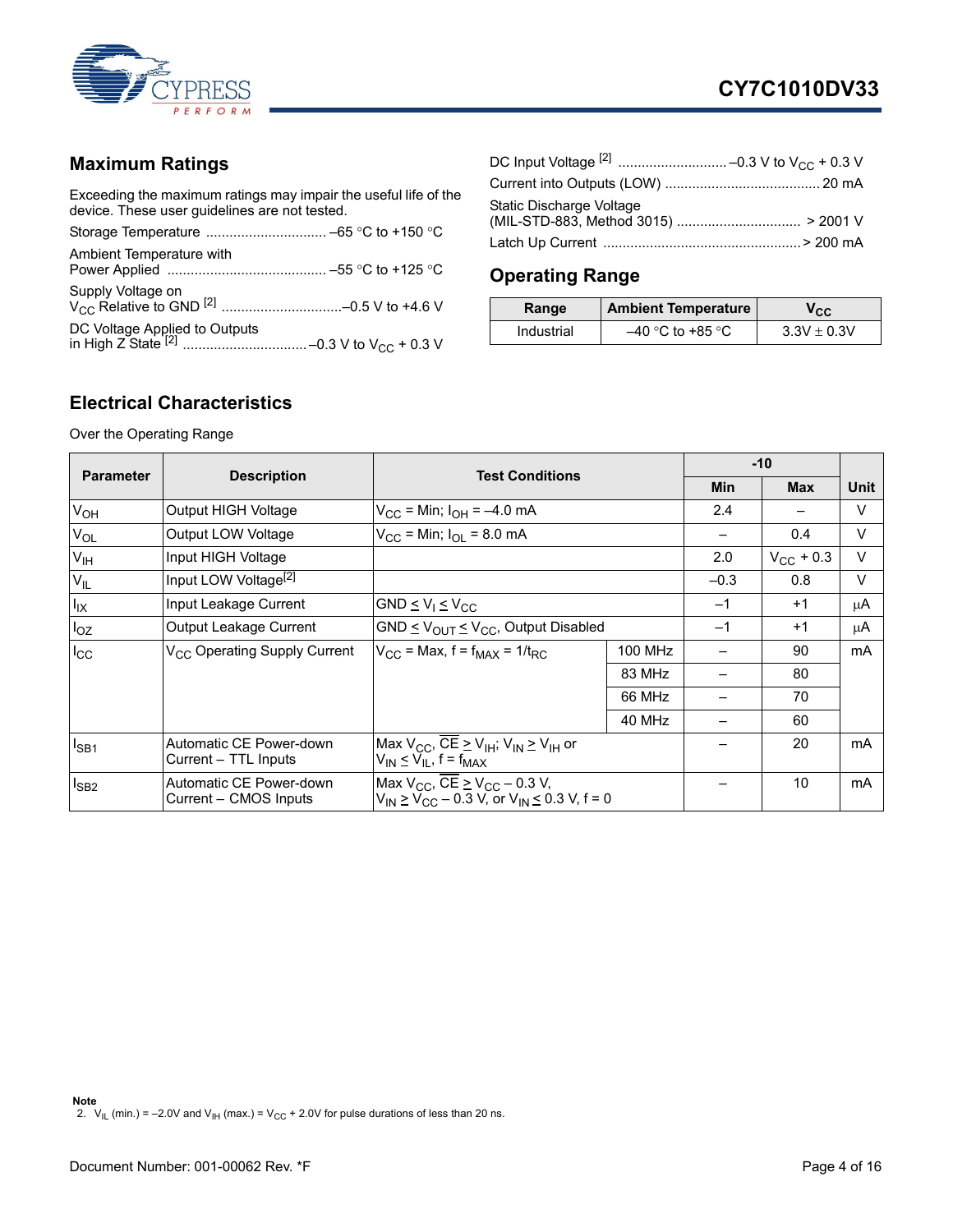

### <span id="page-4-0"></span>**Capacitance**

| Parameter <sup>[3]</sup> | <b>Description</b> | <b>Test Conditions</b>                                       | 36-pin SOJ | 44-pin TSOP II Unit |    |
|--------------------------|--------------------|--------------------------------------------------------------|------------|---------------------|----|
| $C_{IN}$                 | Input capacitance  | $\Gamma_{\rm A}$ = 25 °C, f = 1 MHz, V <sub>CC</sub> = 3.3 V |            |                     | рF |
| $\sim$<br>∪OUT           | II/O capacitance   |                                                              |            |                     | рF |

#### <span id="page-4-1"></span>**Thermal Resistance**

| Parameter <sup>[3]</sup> | <b>Description</b>                          | <b>Test Conditions</b>                                                     | 36-pin SOJ | 44-pin TSOP II Unit |                  |
|--------------------------|---------------------------------------------|----------------------------------------------------------------------------|------------|---------------------|------------------|
| $\Theta_{JA}$            | Thermal resistance<br>(junction to ambient) | Still air, soldered on a 3 x 4.5 inch, four<br>layer printed circuit board | 59.17      | 50.66               | $^{\circ}$ C/W I |
| $\Theta$ JC              | Thermal resistance<br>(junction to case)    |                                                                            | 32.63      | 17.77               | $\degree$ C/W    |

#### <span id="page-4-3"></span><span id="page-4-2"></span>**AC Test Loads and Waveforms**

#### **Figure 3. AC Test Loads and Waveforms** [[4\]](#page-4-4)



#### **Notes**

<span id="page-4-4"></span>3. Tested initially and after any design or process changes that may affect these parameters.<br>4. AC characteristics (except High Z) are tested using the load conditions shown in [Figure 3](#page-4-3) (a). High-Z characteristics are

<span id="page-4-5"></span>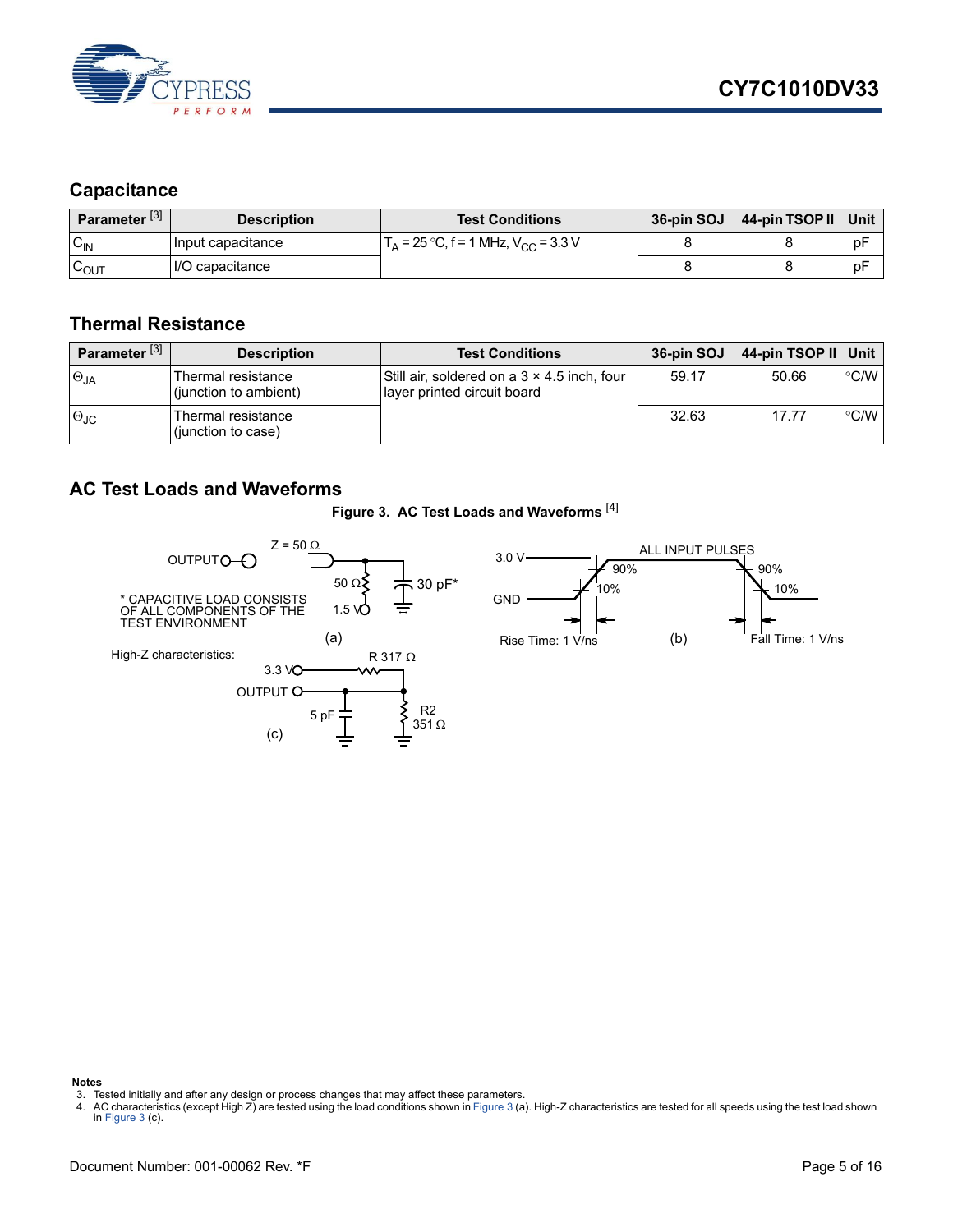

#### <span id="page-5-0"></span>**Data Retention Characteristics**

Over the Operating Range

| Parameter <sup>[5]</sup> | <b>Description</b>                   | <b>Conditions</b>                                                                                                                                               | Min             | <b>Max</b> | Unit |
|--------------------------|--------------------------------------|-----------------------------------------------------------------------------------------------------------------------------------------------------------------|-----------------|------------|------|
| <b>V<sub>DR</sub></b>    | $V_{CC}$ for Data Retention          |                                                                                                                                                                 |                 |            |      |
| <b>ICCDR</b>             | IData Retention Current              | $V_{\text{CC}}$ = V <sub>DR</sub> = 2.0 V, CE $\geq$ V <sub>CC</sub> – 0.3 V,<br>V <sub>IN</sub> $\geq$ V <sub>CC</sub> – 0.3 V or V <sub>IN</sub> $\leq$ 0.3 V |                 | 10         | mA   |
| $t_{CDR}$ <sup>[6]</sup> | Chip Deselect to Data Retention Time |                                                                                                                                                                 |                 |            | ns   |
| $t_R$ <sup>[7]</sup>     | Operation Recovery Time              |                                                                                                                                                                 | <sup>I</sup> RC |            | ns   |

#### <span id="page-5-1"></span>**Data Retention Waveform**





**Notes**

- 
- <span id="page-5-3"></span><span id="page-5-2"></span>
- <span id="page-5-4"></span>5. No inputs may exceed V<sub>CC</sub> + 0.3 V.<br>6. Tested initially and after any design or process changes that may affect these parameters.<br>7. Full device operation requires linear V<sub>CC</sub> ramp from V<sub>DR</sub> to V<sub>CC(min.)</sub> ≥ 5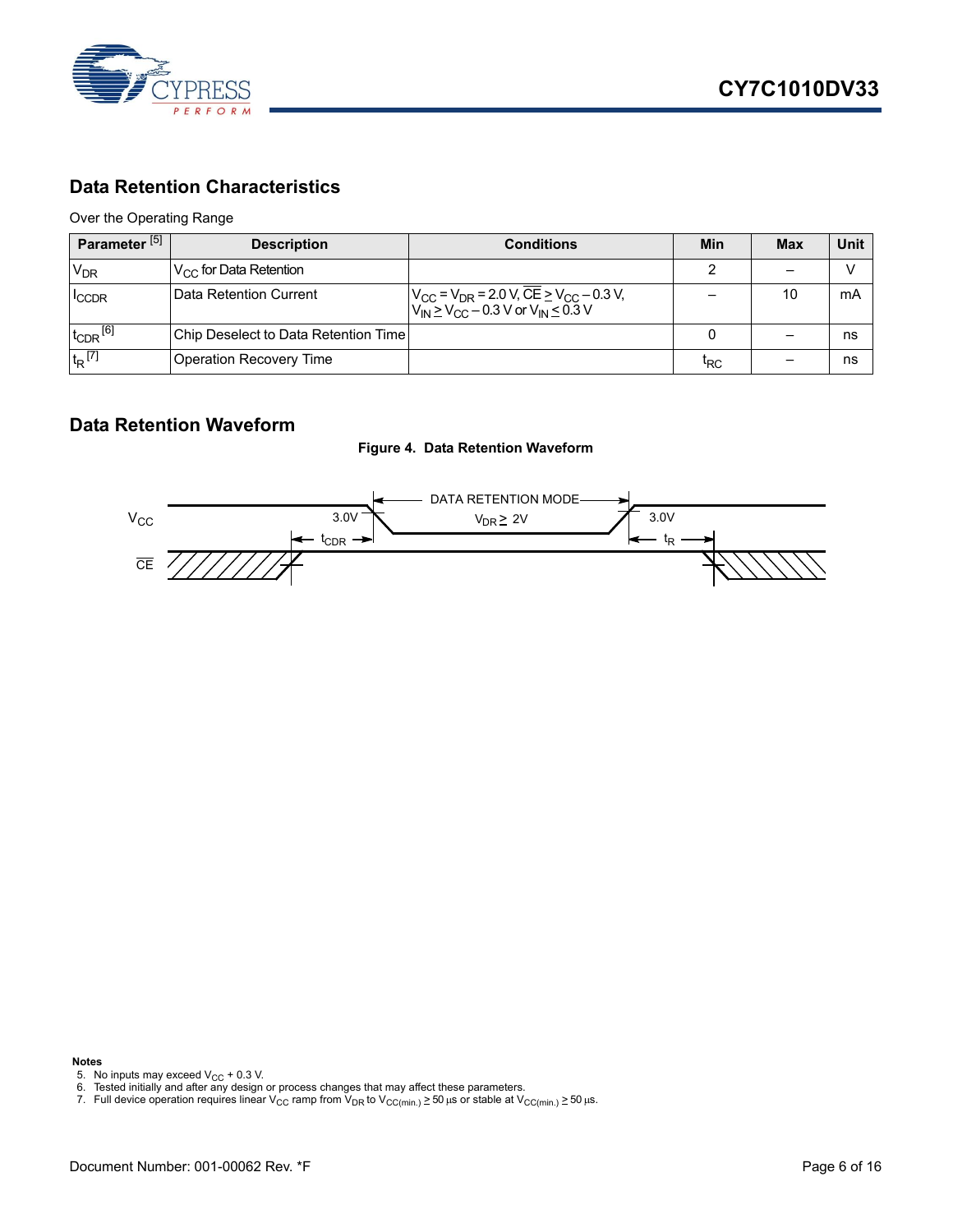

### <span id="page-6-0"></span>**AC Switching Characteristics**

Over the Operating Range

| Parameter <sup>[8]</sup> | <b>Description</b>                            |                          | $-10$                    |             |  |  |  |
|--------------------------|-----------------------------------------------|--------------------------|--------------------------|-------------|--|--|--|
|                          |                                               | <b>Min</b>               | <b>Max</b>               | <b>Unit</b> |  |  |  |
| <b>Read Cycle</b>        |                                               |                          |                          |             |  |  |  |
| $t_{power}^{[9]}$        | V <sub>CC</sub> (typical) to the first access | 100                      | $\overline{\phantom{0}}$ | $\mu$ S     |  |  |  |
| $t_{RC}$                 | Read Cycle Time                               | 10                       | $\overline{\phantom{0}}$ | ns          |  |  |  |
| t <sub>AA</sub>          | Address to Data Valid                         | $\overline{\phantom{0}}$ | 10                       | ns          |  |  |  |
| $t_{\text{OHA}}$         | Data Hold from Address Change                 | 3                        | $\overline{\phantom{0}}$ | ns          |  |  |  |
| $t_{ACE}$                | CE LOW to Data Valid                          | —                        | 10                       | ns          |  |  |  |
| $t_{\text{DOE}}$         | OE LOW to Data Valid                          | $\equiv$                 | 5                        | ns          |  |  |  |
| t <sub>LZOE</sub>        | $\overline{OE}$ LOW to Low Z $[10]$           | 0                        | $\overline{\phantom{0}}$ | ns          |  |  |  |
| t <sub>HZOE</sub>        | $\overline{OE}$ HIGH to High $Z^{[10, 11]}$   |                          | 5                        | ns          |  |  |  |
| t <sub>LZCE</sub>        | $\overline{\text{CE}}$ LOW to Low $Z^{[10]}$  | 3                        |                          | ns          |  |  |  |
| t <sub>HZCE</sub>        | $\overline{CE}$ HIGH to High $Z^{[10, 11]}$   |                          | 5                        | ns          |  |  |  |
| $t_{PU}$                 | CE LOW to Power-up                            | 0                        | $\overline{\phantom{0}}$ | ns          |  |  |  |
| t <sub>PD</sub>          | CE HIGH to Power-down                         | —                        | 10                       | ns          |  |  |  |
|                          | Write Cycle <sup>[12, 13]</sup>               |                          |                          |             |  |  |  |
| $t_{WC}$                 | Write Cycle Time                              | 10                       | $\overline{\phantom{0}}$ | ns          |  |  |  |
| $t_{\text{SCE}}$         | CE LOW to Write End                           | $\overline{7}$           | —                        | ns          |  |  |  |
| t <sub>AW</sub>          | Address Set-up to Write End                   | $\overline{7}$           | —                        | ns          |  |  |  |
| $t_{HA}$                 | Address Hold from Write End                   | 0                        | —                        | ns          |  |  |  |
| $t_{SA}$                 | Address Set-up to Write Start                 | 0                        | $\overline{\phantom{0}}$ | ns          |  |  |  |
| t <sub>PWE</sub>         | <b>WE Pulse Width</b>                         | $\overline{7}$           | $\equiv$                 | ns          |  |  |  |
| $t_{SD}$                 | Data Set-up to Write End                      | 5                        | $\overline{\phantom{0}}$ | ns          |  |  |  |
| $t_{HD}$                 | Data Hold from Write End                      | 0                        | $\overline{\phantom{0}}$ | ns          |  |  |  |
| t <sub>LZWE</sub>        | WE HIGH to Low Z <sup>[10]</sup>              | 3                        | —                        | ns          |  |  |  |
| t <sub>HZWE</sub>        | $WE$ LOW to High $Z^{[10, 11]}$               |                          | 5                        | ns          |  |  |  |

**Notes**

- <span id="page-6-1"></span>8. Test conditions assume signal transition time of 3 ns or less, timing reference levels of 1.5 V, input pulse levels of 0 to 3.0 V.
- 
- <span id="page-6-3"></span><span id="page-6-2"></span>9. t<sub>POWER</sub> gives the minimum amount of time that the power supply should be at stable, typical V<sub>CC</sub> values until the first memory access can be performed.<br>10. At any given temperature and voltage condition, t<sub>HZCE</sub> is le

- <span id="page-6-5"></span>12. The internal Write time of the memory is defined by the overlap of CE LOW, and WE LOW. CE and WE must be LOW to initiate a Write, and the transition of either of the vand hold timing should be referenced to the leading
- <span id="page-6-6"></span>13. The minimum Write cycle time for Write Cycle No. 3 (WE controlled, OE LOW) is the sum of  $t_{HZWE}$  and  $t_{SD}$ .

<span id="page-6-4"></span><sup>11.</sup>  $t_{HZOE}$ ,  $t_{HZOE}$  and  $t_{HZWE}$  are specified with a load capacitance of 5 pF as in part (d) of [Figure 3 on page 5.](#page-4-3) Transition is measured when the outputs enter a high impedance state.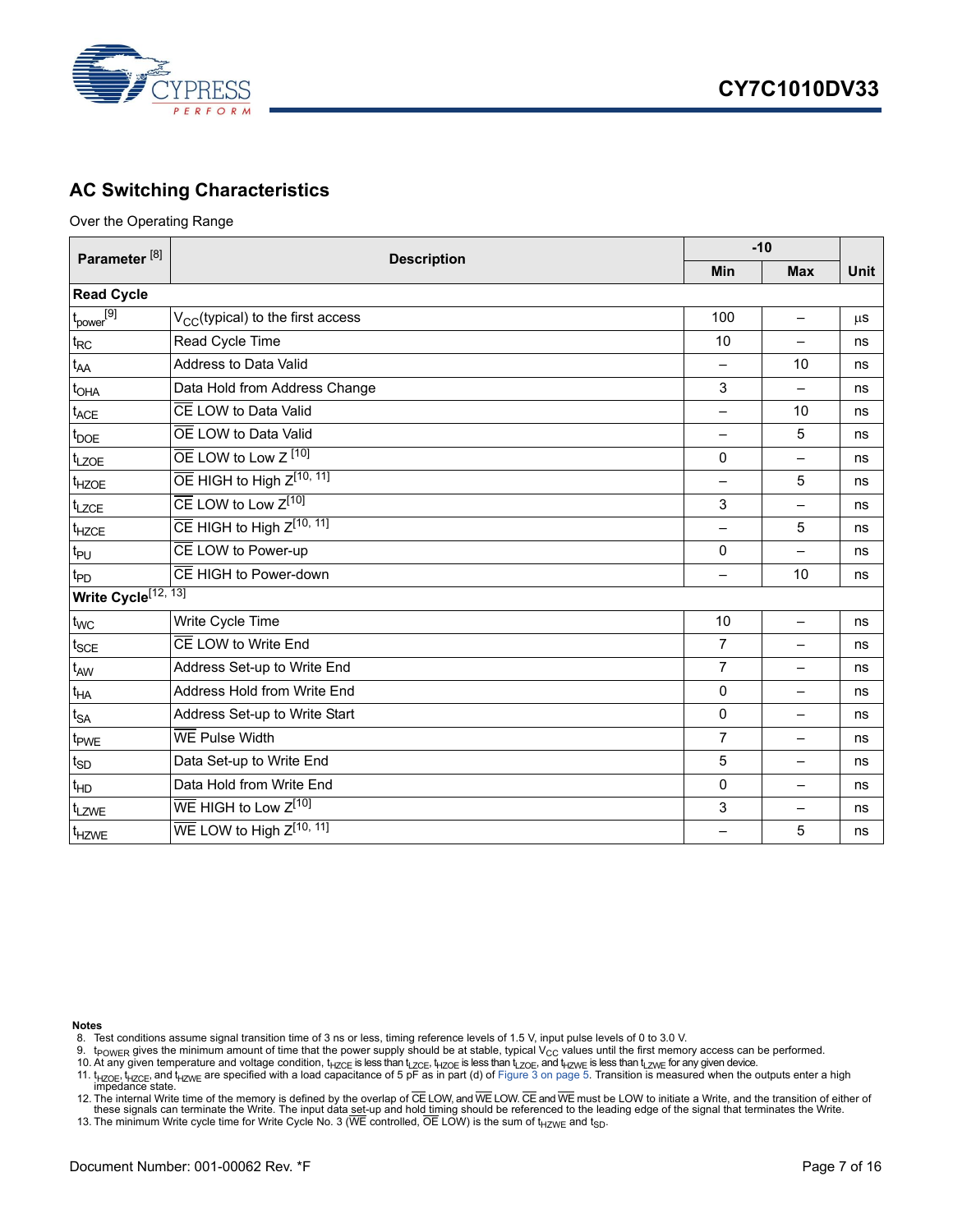

#### <span id="page-7-0"></span>**Switching Waveforms**



 $50\%$ 

t<sub>PD</sub>

#### **Notes**

<span id="page-7-1"></span>14. The device is continuously selected. OE, CE = V<sub>IL</sub>.<br>15. WE is HIGH for read cycle.<br>16. Address valid before or similar to CE transition LOW.

t<sub>LZCE</sub>

 $t_{PU}$ 

<span id="page-7-2"></span>

V<sub>CC</sub><br>SUPPLY CURRENT

<span id="page-7-3"></span>

 $\ensuremath{\mathsf{I}_{\text{CC}}}$  $I_{SB}$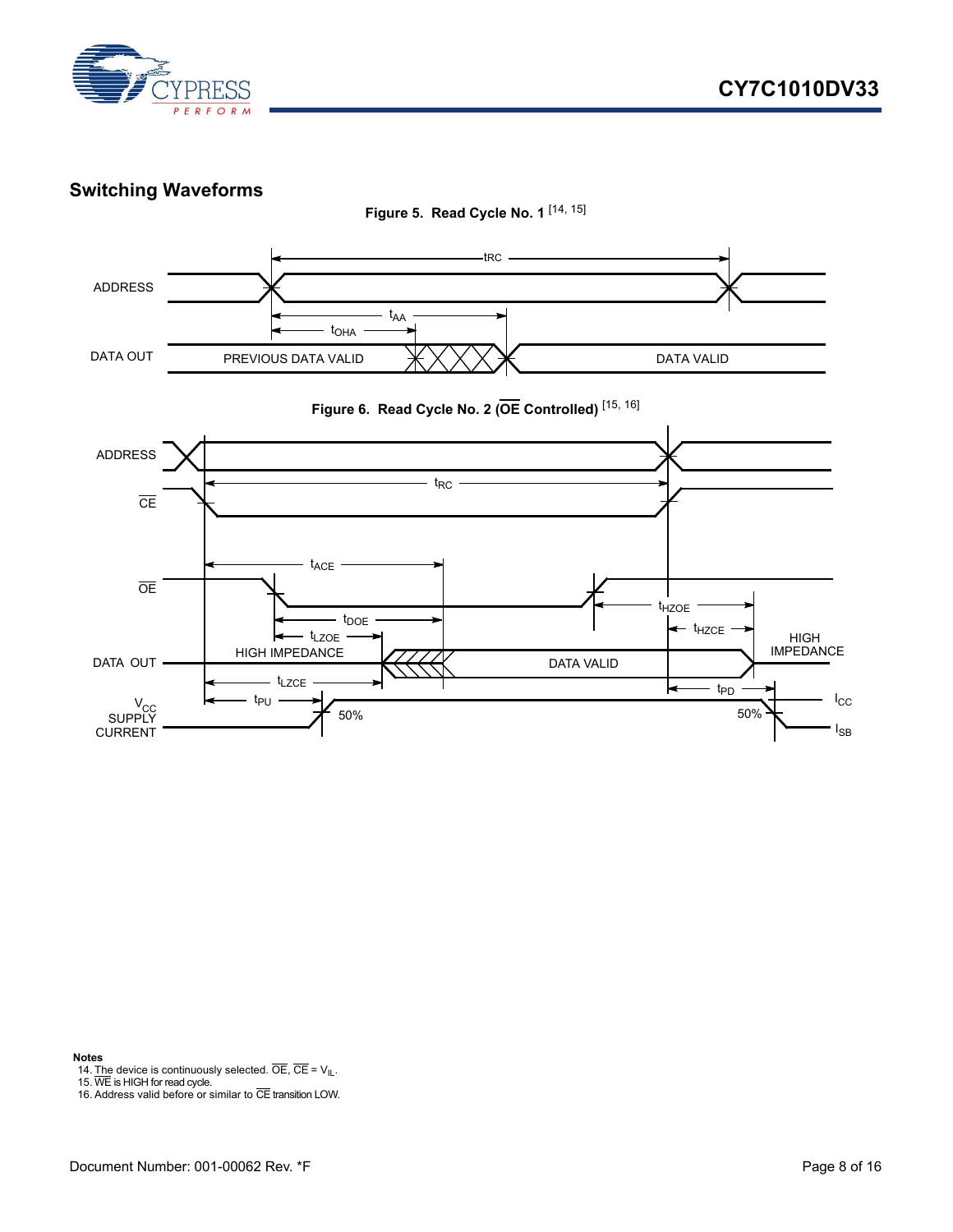

#### **Switching Waveforms** (continued)



**Figure 7. Write Cycle No. 1 (WE Controlled, OE HIGH During Write)** [[17,](#page-8-1) [18\]](#page-8-2)





#### **Notes**

<span id="page-8-1"></span>

<span id="page-8-2"></span>17. D<u>ata</u> IO is high impedance if OE = <u>V<sub>IH</sub>.</u><br>18. If CE goes HIGH simultaneously with WE going HIGH, the output remains in a high impedance state.

<span id="page-8-0"></span>19. During this period, the I/Os are in output state and input signals should not be applied.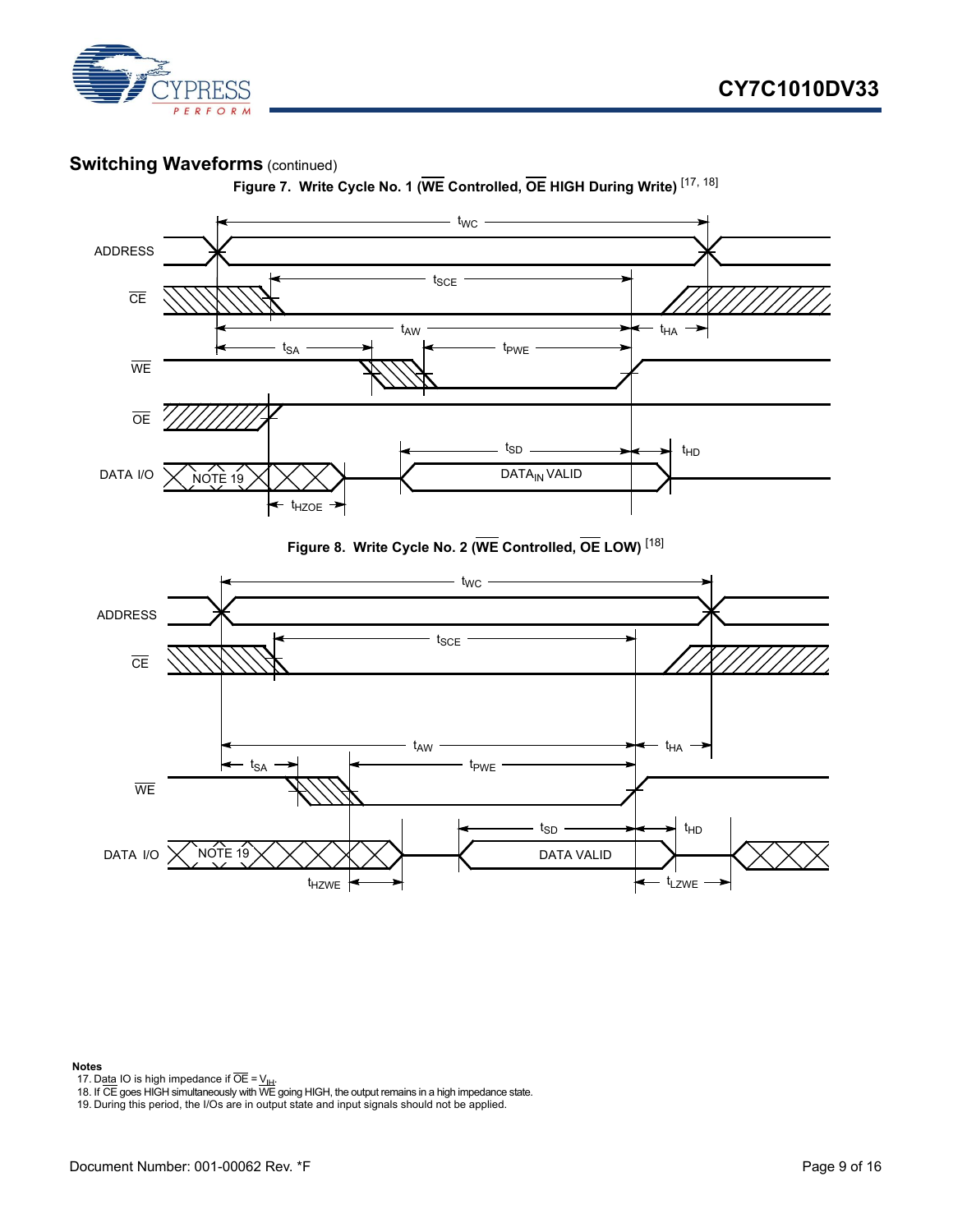

### <span id="page-9-0"></span>**Truth Table**

| <b>CE</b> | <b>OE</b>         | <b>WE</b> | $I/O_0-I/O_7$ | $I/O_8-I/O_{15}$ | <b>Mode</b>                | <b>Power</b>               |
|-----------|-------------------|-----------|---------------|------------------|----------------------------|----------------------------|
| Н         | Х                 | ⌒         | High Z        | High Z           | l Power Down               | Standby (I <sub>SB</sub> ) |
| –         | ட                 | н         | Data Out      | lData Out        | <b>Read All Bits</b>       | Active $(I_{CC})$          |
|           | $\checkmark$<br>∧ |           | Data In       | Data In          | Write All Bits             | Active $(I_{CC})$          |
|           | Н                 | н         | High Z        | High Z           | Selected, Outputs Disabled | Active $(I_{CC})$          |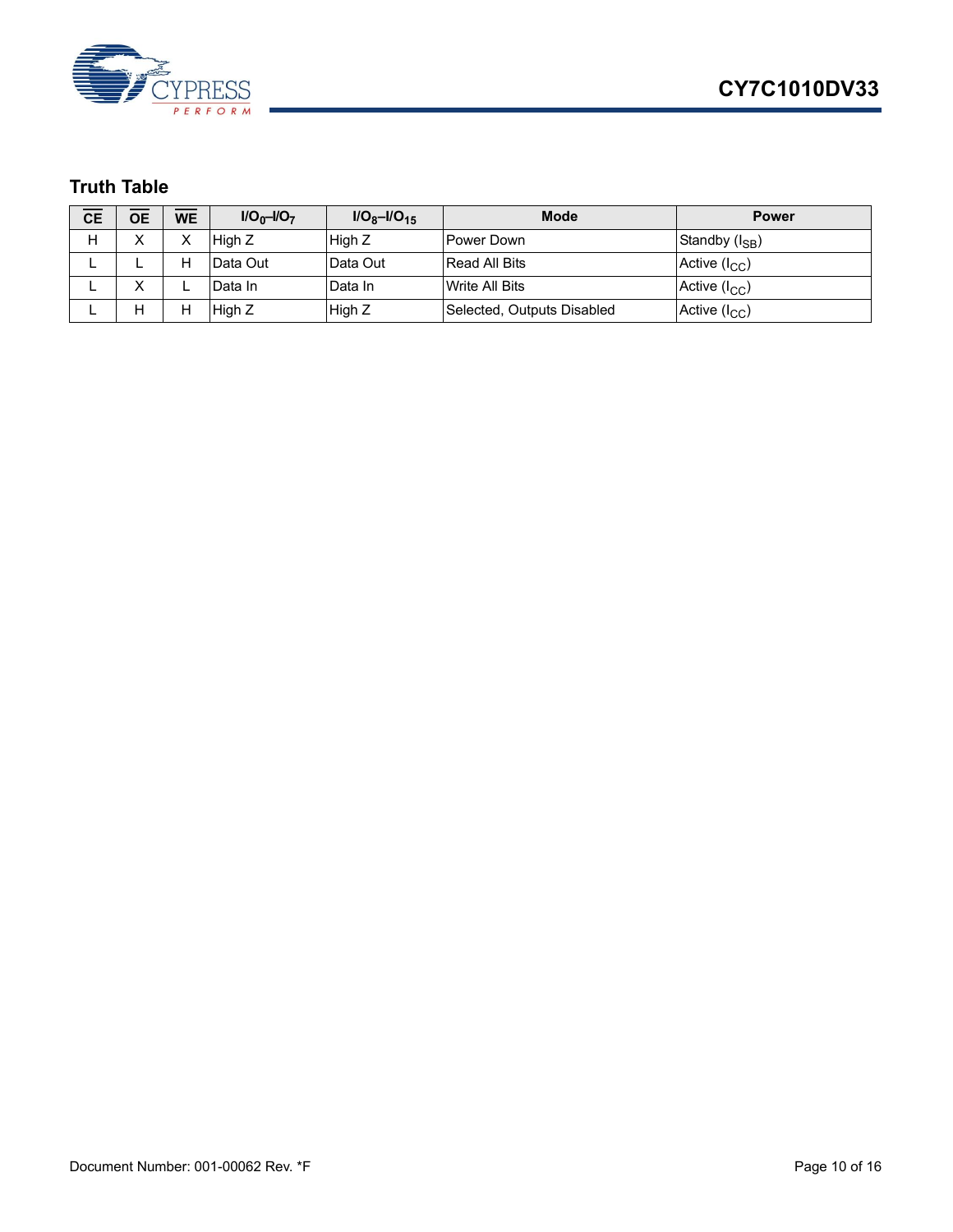

#### <span id="page-10-0"></span>**Ordering Information**

| <b>Speed</b><br>(ns) | <b>Ordering Code</b> | Package<br><b>Diagram</b> | Package Type                                   | <b>Operating</b><br>Range |
|----------------------|----------------------|---------------------------|------------------------------------------------|---------------------------|
| 10                   | ICY7C1010DV33-10VXI  |                           | 51-85090 36-pin (400-Mil) Molded SOJ (Pb-free) | Industrial                |
|                      | ICY7C1010DV33-10ZSXI | 51-85087                  | $ 44$ -pin TSOP II (Pb-free)                   |                           |

#### <span id="page-10-1"></span>**Ordering Code Definitions**

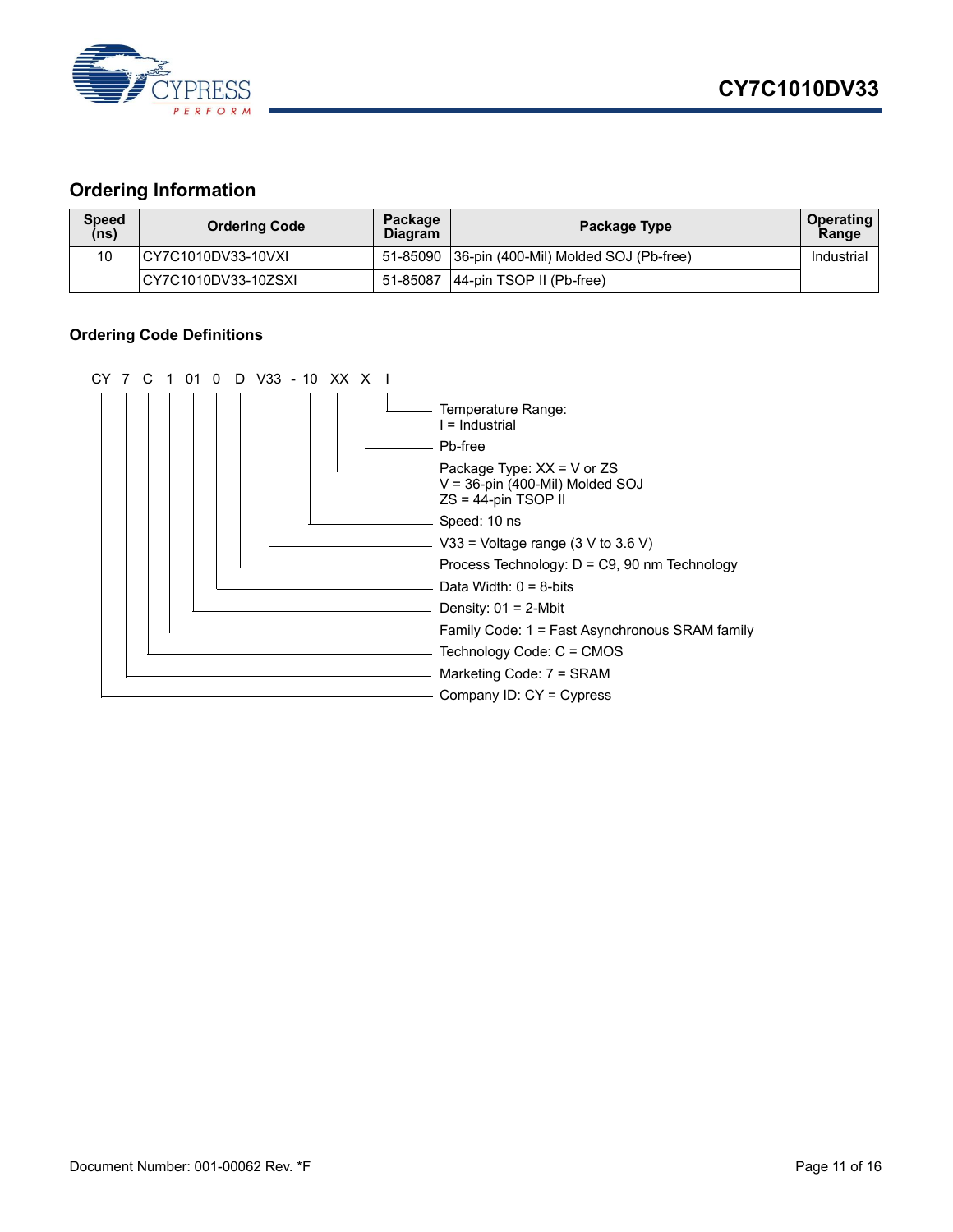

#### <span id="page-11-0"></span>**Package Diagrams**

**Figure 9. 36-pin SOJ V36.4 (Molded) Package Outline, 51-85090**



51-85090 \*F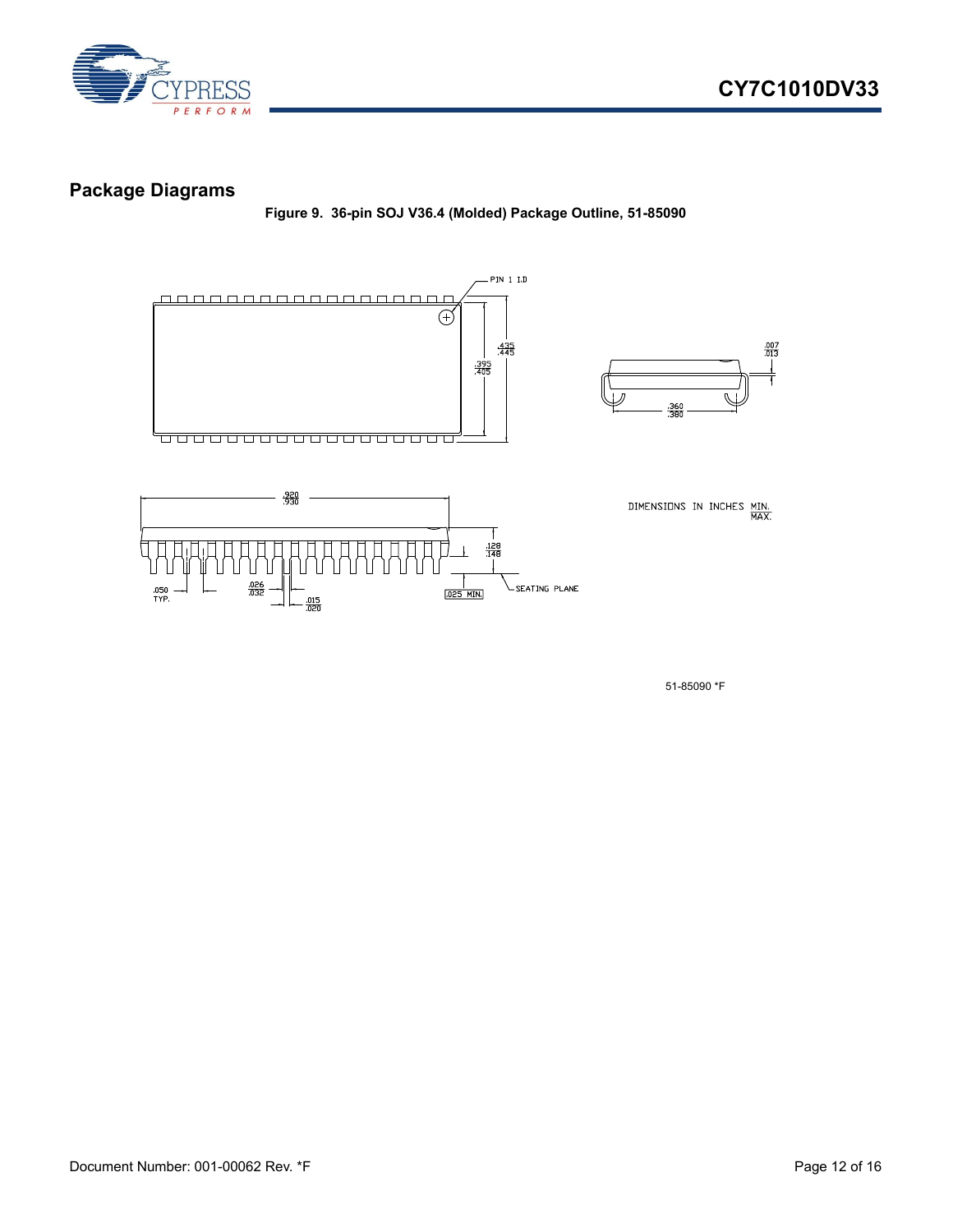

#### **Package Diagrams** (continued)





51-85087 \*E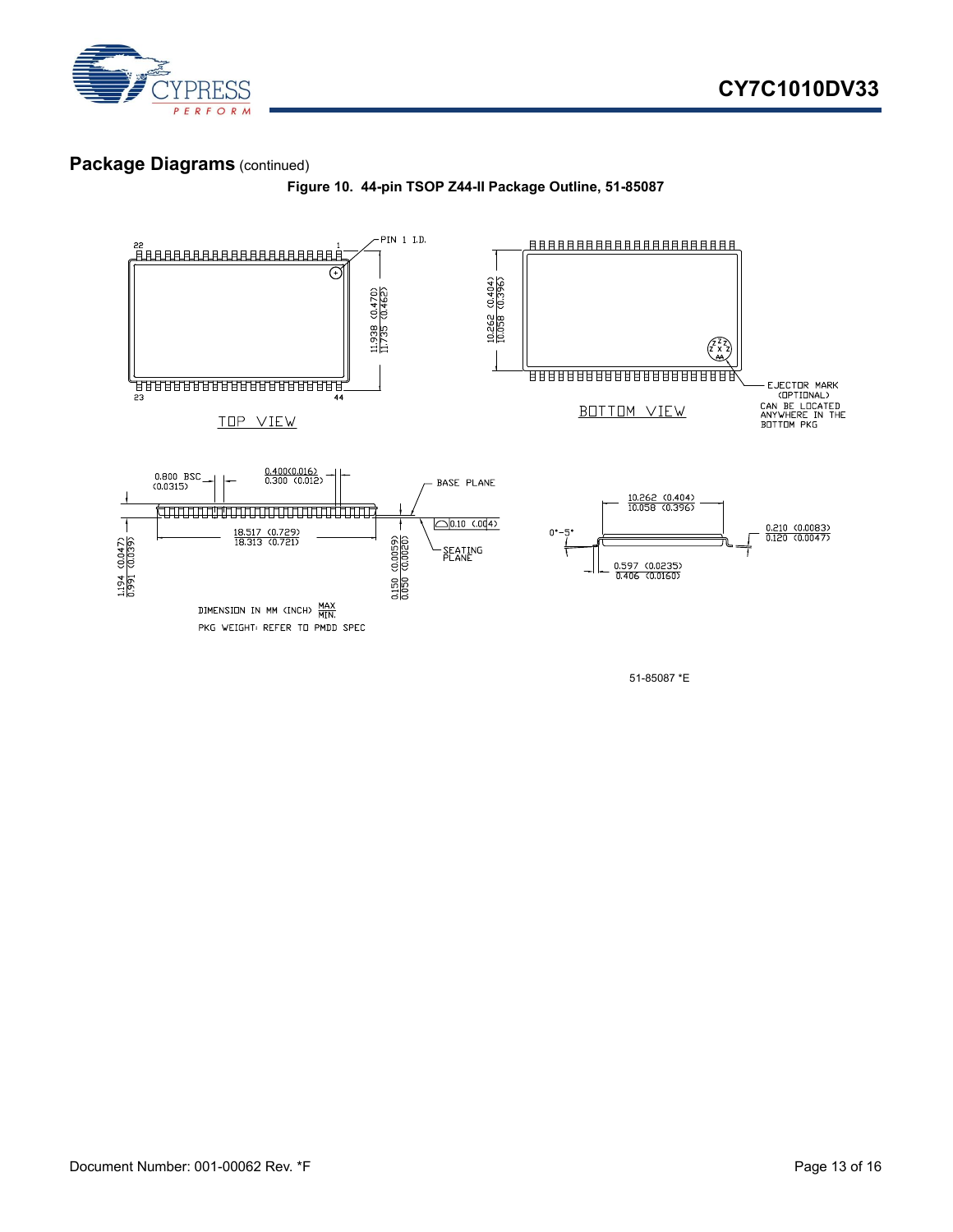



| <b>Acronym</b>                    | <b>Description</b>                      |  |
|-----------------------------------|-----------------------------------------|--|
| $\overline{\overline{\text{CE}}}$ | Chip Enable                             |  |
| <b>CMOS</b>                       | Complementary Metal Oxide Semiconductor |  |
| I/O                               | Input/Output                            |  |
| $\overline{OE}$                   | <b>Output Enable</b>                    |  |
| SOJ                               | Small Outline J-lead                    |  |
| <b>SRAM</b>                       | Static Random Access Memory             |  |
| <b>TSOP</b>                       | Thin Small Outline Package              |  |
| <b>TTI</b>                        | <b>Transistor-Transistor Logic</b>      |  |
| WE                                | <b>Write Enable</b>                     |  |

### <span id="page-13-0"></span>Acronyms **Document Conventions**

#### <span id="page-13-2"></span><span id="page-13-1"></span>**Units of Measure**

| <b>Symbol</b> | <b>Unit of Measure</b> |  |  |
|---------------|------------------------|--|--|
| $^{\circ}C$   | degree Celsius         |  |  |
| <b>MHz</b>    | megahertz              |  |  |
| μA            | microampere            |  |  |
| μS            | microsecond            |  |  |
| mA            | milliampere            |  |  |
| mm            | millimeter             |  |  |
| mW            | milliwatt              |  |  |
| ns            | nanosecond             |  |  |
| Ω             | ohm                    |  |  |
| %             | percent                |  |  |
| pF            | picofarad              |  |  |
| $\vee$        | volt                   |  |  |
| W             | watt                   |  |  |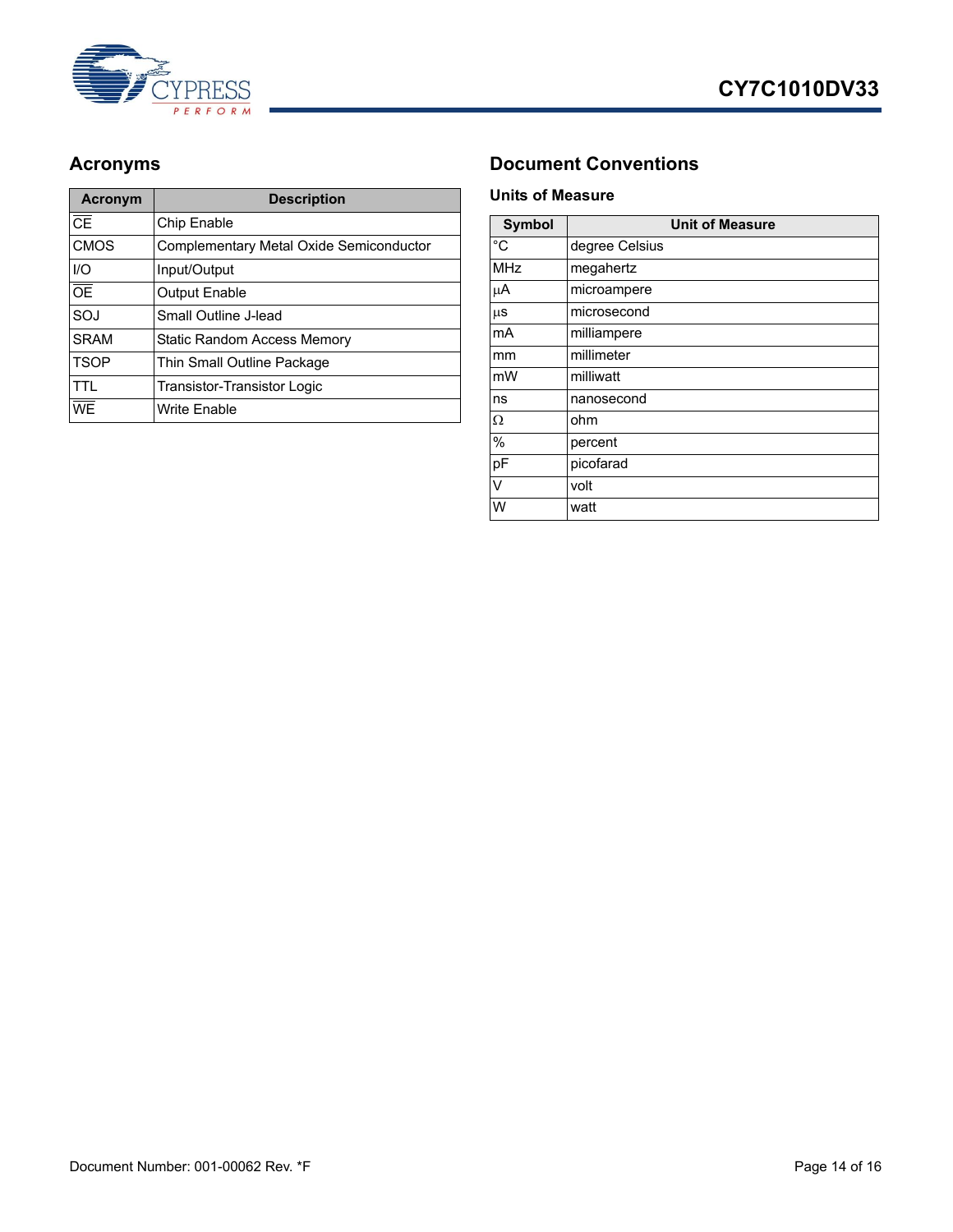



### <span id="page-14-0"></span>**Document History Page**

#### **Document Title: CY7C1010DV33, 2-Mbit (256 K × 8) Static RAM Document Number: 001-00062**

| Rev.             | ECN No. | <b>Submission</b><br><b>Date</b> | Orig. of<br>Change   | <b>Description of Change</b>                                                                                                                                                                                                                                                                                                                                                                                                                                                                                                                                                                                                                                                                        |
|------------------|---------|----------------------------------|----------------------|-----------------------------------------------------------------------------------------------------------------------------------------------------------------------------------------------------------------------------------------------------------------------------------------------------------------------------------------------------------------------------------------------------------------------------------------------------------------------------------------------------------------------------------------------------------------------------------------------------------------------------------------------------------------------------------------------------|
| $***$            | 342195  | See ECN                          | <b>PCI</b>           | New data sheet.                                                                                                                                                                                                                                                                                                                                                                                                                                                                                                                                                                                                                                                                                     |
| *A               | 459073  | See ECN                          | <b>NXR</b>           | Converted Preliminary to Final.<br>Removed Commercial Operating Range from product offering.<br>Removed -8 ns and -12 speed bin<br>Removed the Pin definitions table.<br>Modified Maximum Ratings for DC input voltage from -0.5V to -0.3V and V <sub>CC</sub><br>+ 0.5V to V <sub>CC</sub> + 0.3V<br>Changed $I_{CC}$ max from 65 mA to 90 mA<br>Changed the description of $I_{IX}$ from "Input Load Current" to "Input Leakage<br>Current"<br>Updated the Thermal Resistance table.<br>Updated footnote #7 on High-Z parameter measurement<br>Added footnote #12<br>Updated the Ordering Information and replaced Package Name column with<br>Package Diagram in the Ordering Information table. |
| $*_{\mathsf{B}}$ | 2602853 | 11/07/08                         | VKN /<br><b>PYRS</b> | Added 36-pin SOJ package and its related information                                                                                                                                                                                                                                                                                                                                                                                                                                                                                                                                                                                                                                                |
| $^{\star}$ C     | 3059211 | 10/14/2010                       | <b>PRAS</b>          | <b>Added Ordering Code Definitions.</b><br><b>Updated Package Diagrams.</b>                                                                                                                                                                                                                                                                                                                                                                                                                                                                                                                                                                                                                         |
| *D               | 3272897 | 06/07/2011                       | <b>AJU</b>           | Updated Functional Description (Removed "Refer to the Cypress application<br>note AN1064, SRAM System Guidelines for best practice recommendations.").<br>Added Acronyms and Units of Measure.<br>Updated in new template.                                                                                                                                                                                                                                                                                                                                                                                                                                                                          |
| *E               | 4207615 | 12/02/2013                       | <b>MEMJ</b>          | <b>Updated Package Diagrams:</b><br>spec 51-85090 - Changed revision from *E to *F.<br>spec 51-85087 - Changed revision from *C to *E.<br>Updated in new template.<br><b>Completing Sunset Review.</b>                                                                                                                                                                                                                                                                                                                                                                                                                                                                                              |
| *F               | 4574311 | 11/19/2014                       | <b>MEMJ</b>          | Added related documentation hyperlink in page 1.                                                                                                                                                                                                                                                                                                                                                                                                                                                                                                                                                                                                                                                    |